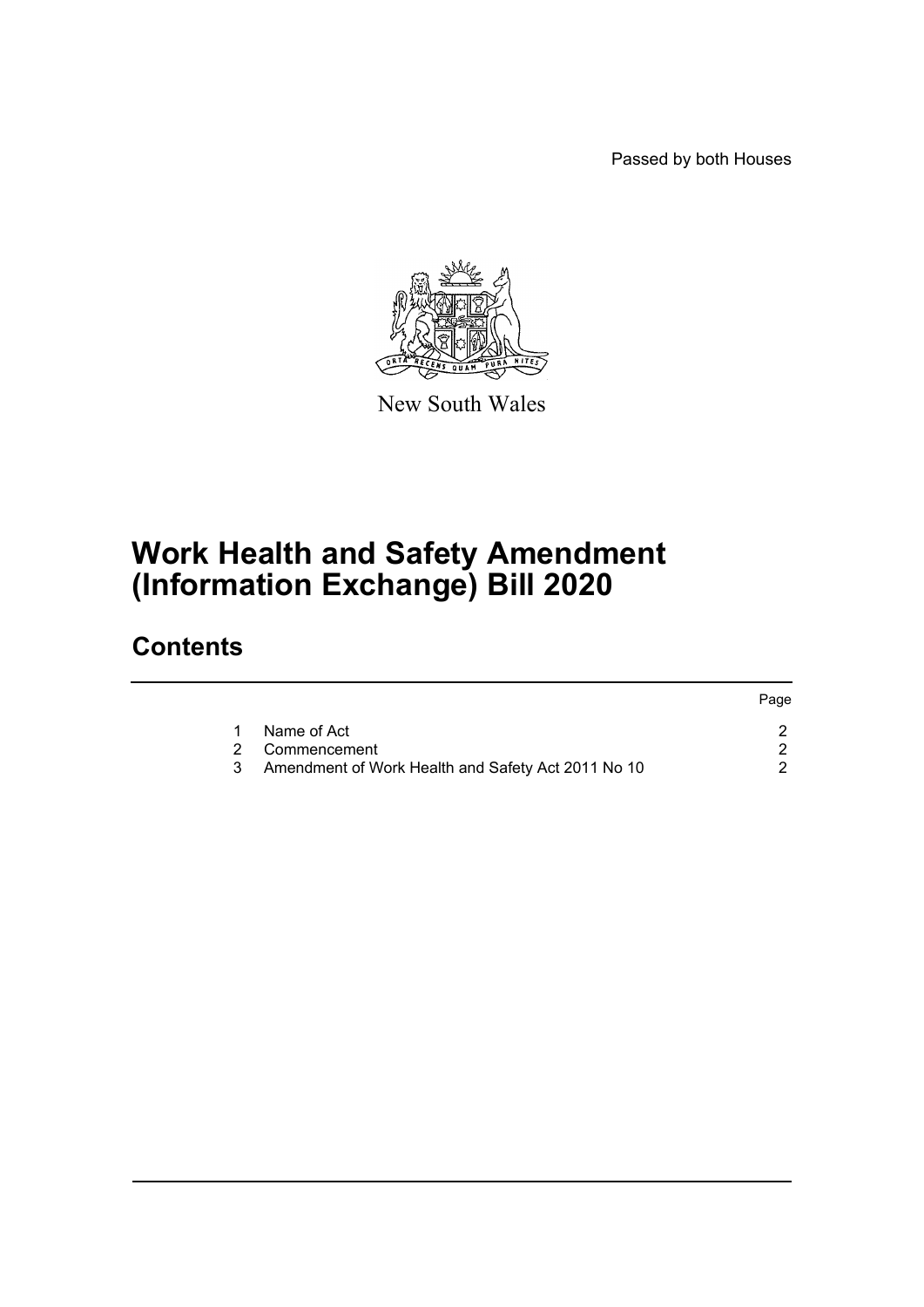*I certify that this public bill, which originated in the Legislative Assembly, has finally passed the Legislative Council and the Legislative Assembly of New South Wales.*

> *Clerk of the Legislative Assembly. Legislative Assembly, Sydney, , 2020*



New South Wales

# **Work Health and Safety Amendment (Information Exchange) Bill 2020**

Act No , 2020

An Act to amend the *Work Health and Safety Act 2011* to authorise the Secretary of the Ministry of Health to provide information to the regulator established by that Act; and for other purposes.

*I have examined this bill and find it to correspond in all respects with the bill as finally passed by both Houses.*

*Assistant Speaker of the Legislative Assembly.*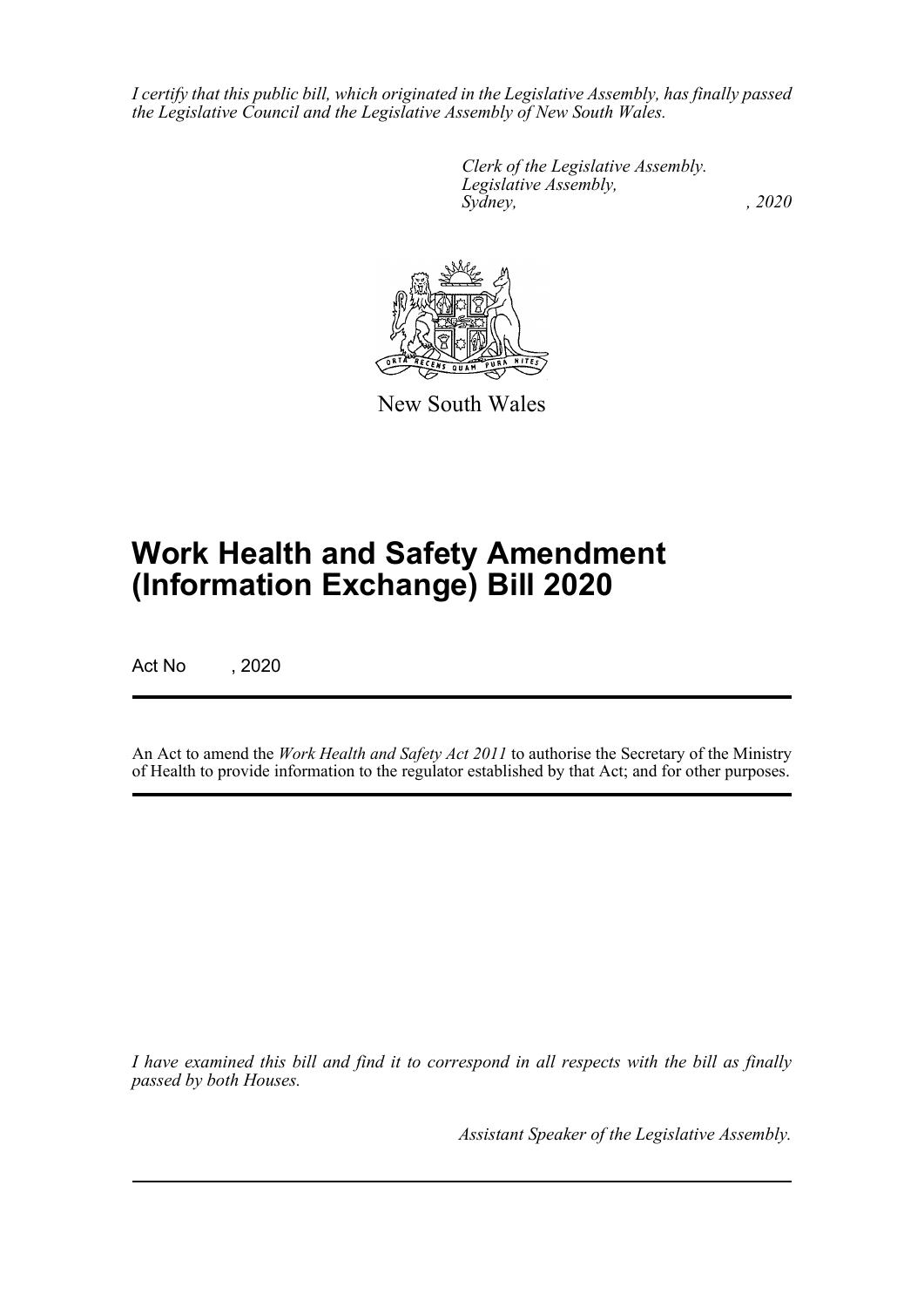Work Health and Safety Amendment (Information Exchange) Bill 2020 [NSW]

#### <span id="page-2-0"></span>**The Legislature of New South Wales enacts—**

#### **1 Name of Act**

This Act is the *Work Health and Safety Amendment (Information Exchange) Act 2020*.

# <span id="page-2-1"></span>**2 Commencement**

This Act commences on the date of assent to this Act.

### <span id="page-2-2"></span>**3 Amendment of Work Health and Safety Act 2011 No 10**

(1) **Section 271B**

Insert after section 271A—

### **271B Provision of information from Health Secretary to regulator**

- (1) The Secretary of the Ministry of Health is authorised to provide information to the regulator if the Secretary considers the provision of the information is necessary to enable the regulator to exercise the regulator's functions under this Act.
- (2) Without limiting subsection (1), the Secretary of the Ministry of Health must, as soon as practicable after being notified under the *Public Health Act 2010* about the following, provide to SafeWork NSW the information contained in the notification—
	- (a) cases of occupational dust diseases,
	- (b) deaths resulting from occupational dust diseases.
- (3) Information is not required to be provided under subsection (2) if the information is about—
	- (a) a disease or condition that is included on a register under Part 6 of the *Public Health Act 2010*, or
	- (b) a disease or condition prescribed by the regulations.
- (4) Information may be provided in accordance with this section despite any prohibition in, or the need to comply with any requirement of, any Act or other law.
- (5) In this section—

*occupational dust disease* means—

- (a) a dust disease set out in Schedule 1 to the *Workers' Compensation (Dust Diseases) Act 1942*, or
- (b) any other respiratory disease or condition prescribed by the regulations.

#### **271C Dust Diseases Register**

- (1) SafeWork NSW must ensure a register is kept of the information provided under section 271B(2), other than information prescribed by the regulations.
- (2) Subject to the regulations, the register is to be kept in the form approved by SafeWork NSW.
- (3) The purposes of the register are—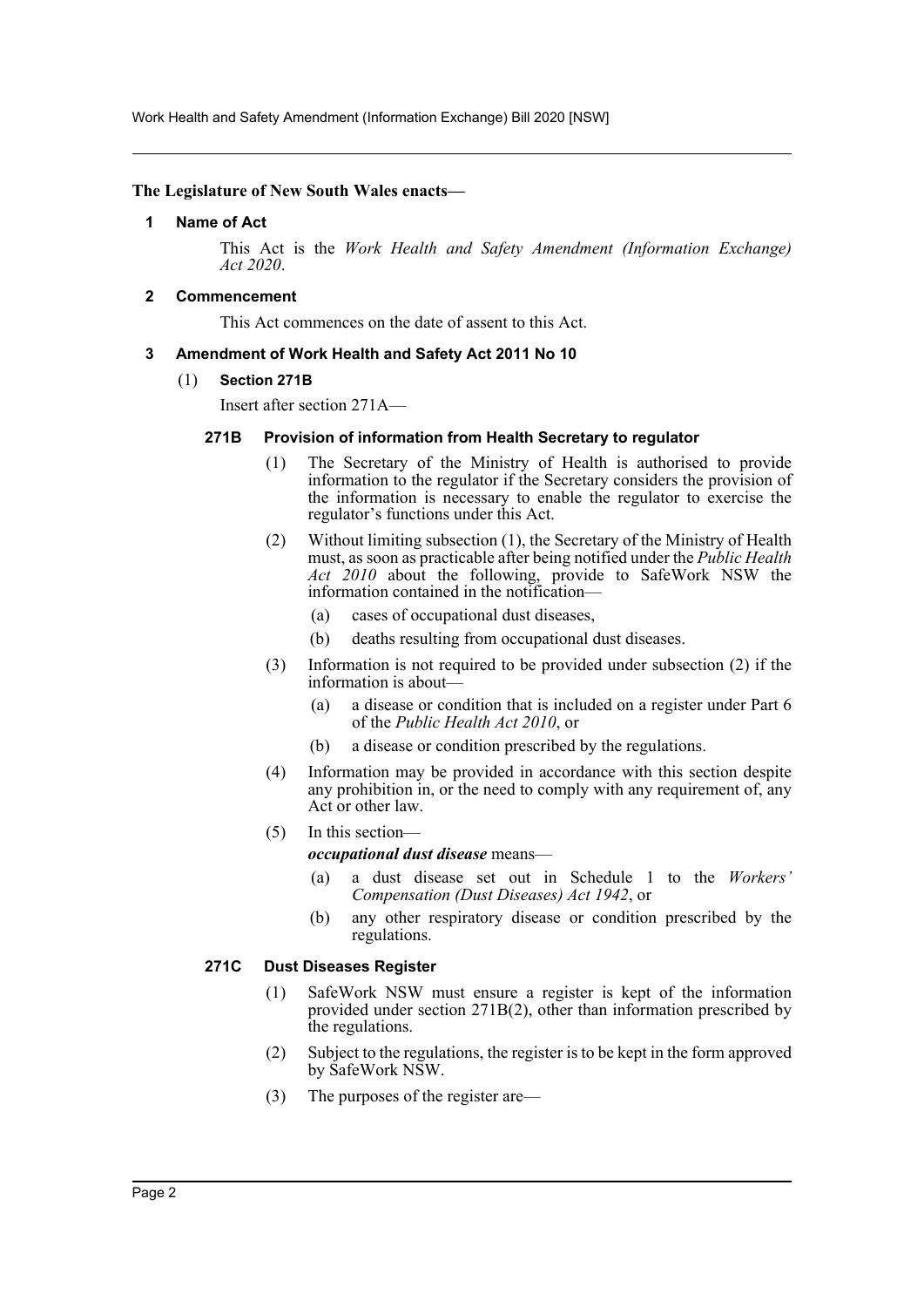- (a) to monitor and analyse the incidence of occupational dust diseases that are required to be notified under section 271B(2), and
- (b) to enable information about the diseases and conditions to be exchanged with a Public Service agency.
- (4) The register is to be known as the Dust Diseases Register.

#### **271D SafeWork NSW must report to Minister**

- (1) As soon as practicable after the end of each financial year, but no later than 30 September, SafeWork NSW must ensure the Minister is given a report stating—
	- (a) the number of cases of occupational dust diseases notified to SafeWork NSW under section 271B during the financial year, and
	- (b) the number of deaths resulting from occupational dust diseases notified to SafeWork NSW under section 271B during the financial year, and
	- (c) the types of diseases or conditions recorded in the Dust Diseases Register during the financial year, and
	- (d) the actions SafeWork NSW has taken to implement the purposes of the register, and
	- (e) any other information about a disease or condition recorded in the register that SafeWork NSW considers appropriate.
- (2) However, SafeWork NSW must not include personal information or health information in the report.
- (3) The Minister must, as soon as practicable after receiving the report, cause it to be tabled in the Legislative Assembly.
- (4) In this section
	- *financial year* means the period of 12 months ending at the end of 30 June in each year.

*health information* has the same meaning as in the *Health Records and Information Privacy Act 2002*.

*personal information* has the same meaning as in the *Privacy and Personal Information Protection Act 1998*.

#### **271E SafeWork NSW to publish information on website**

- (1) SafeWork NSW must publish on its website—
	- (a) each report provided to the Minister under section 271D, and
	- (b) the number of cases of occupational dust diseases notified to SafeWork NSW under section 271B during a financial year, and
	- (c) the number of deaths resulting from occupational dust diseases notified to SafeWork NSW under section 271B during a financial year, and
	- (d) the types of diseases or conditions recorded in the Dust Diseases Register for each financial year, and
	- (e) any other information prescribed by the regulations.
- (2) SafeWork NSW must keep the information published under subsection (1) up to date.